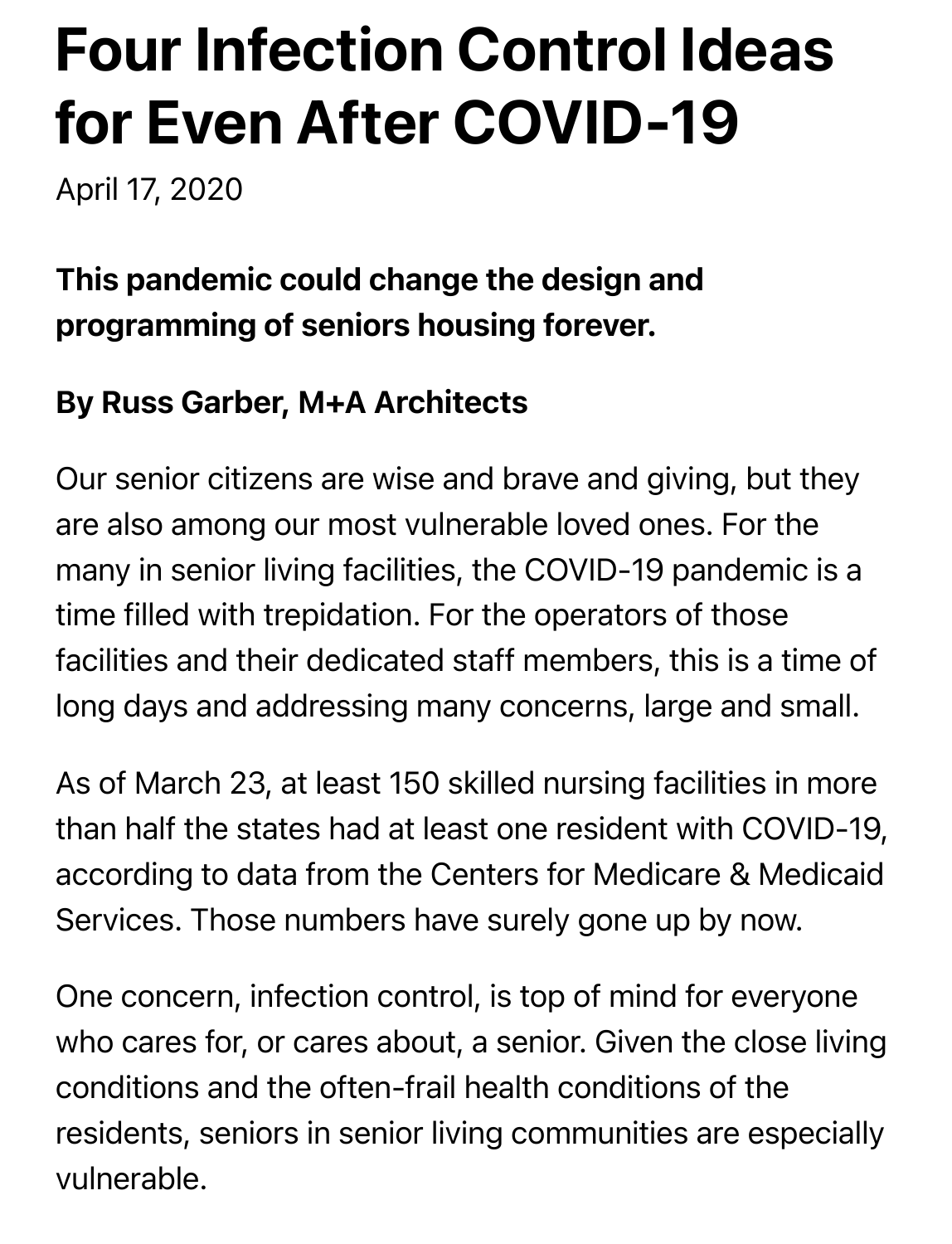#### Smaller is better

By organizing a senior living center into multiple smallergroup settings instead of one giant facility, there is less intermingling of residents — for example, in a large common dining room — and disease spread is limited.

Instead of a large, high-rise facility with 100 units and central dining and activities, reduce the density with ten ten-unit corridors, for example. Each corridor has private resident spaces and its own communal spaces such as living room, activity space, and dining room.

There are also other benefits to smaller living groups, including a home-like feeling, more intimate connections with neighbors, and less distance to travel for meals and activities.

In the planning stages, include access to the outside for each resident. Patios or balconies in each living space ensure that everyone has access to fresh air and sunshine, even while isolating during health crises. While some people believe that fresh air lessens the chance of infection, there is no doubt that, even in times with no crisis, everyone's mood improves with natural light, fresh air and spending time outdoors.

## Caregivers' compassion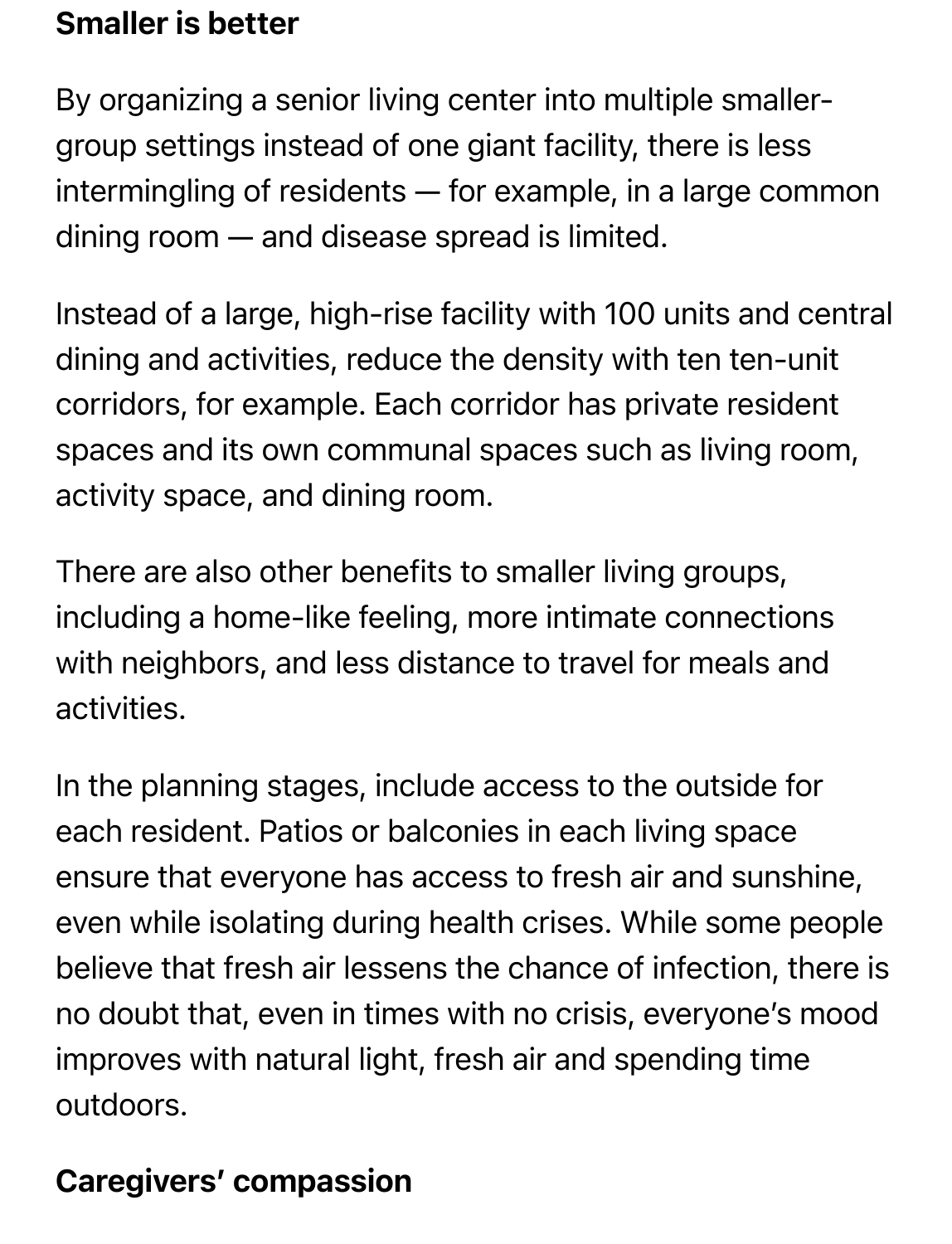During this pandemic, a number of senior living staff members are volunteering to stay in the facility to limit their trips in and out and, therefore, the opportunity for pathogens to enter the facility. If we design senior living communities with spaces for staff to live onsite during crises, we can limit the health risks that enter through the doors each day.

Another way to reduce the number of people entering and leaving a facility each day would be to hire universal workers who can address multiple needs: housekeeping, food service, laundry and caregiving. By limiting both the number of people in contact with each resident and also the number of residents and the space that each worker covers, there is a lower chance of infection.

#### Breathe easy

Higher-quality ventilation reduces the prevalence of airborne pathogens. Consider designing or modifying HVAC systems to meet the ASHRAE 170 standard used for healthcare facilities.

- Increased air exchange rates increase ventilation and decrease airborne pathogens. Complete air turnover every four hours instead of the more common 24 hours significantly decreases airborne disease.
- UV light systems within the HVAC system can disinfect the air as it circulates through the system.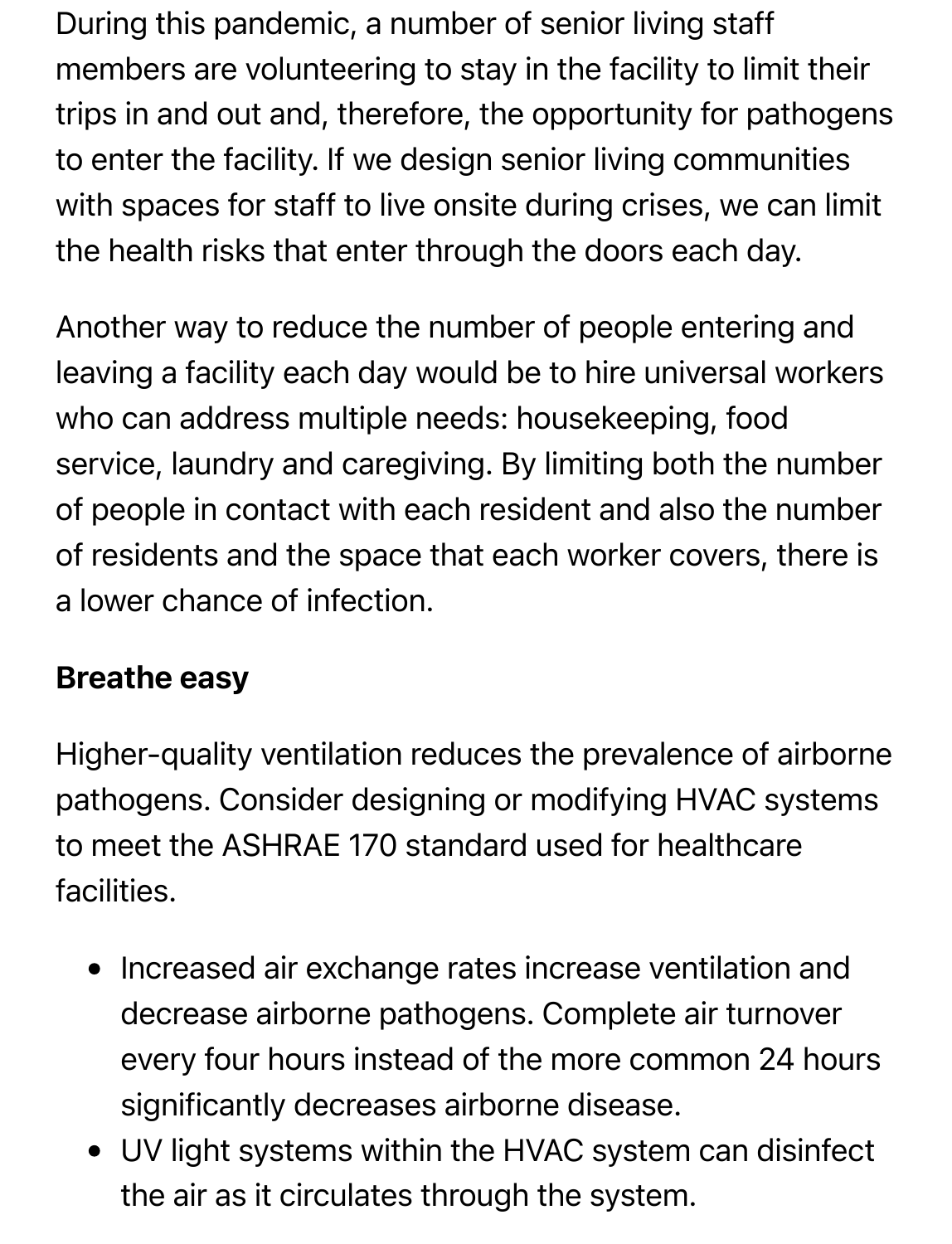Copper mesh filters inside the ductwork can also reduce pathogens in circulated air.

#### Tech to the rescue

The more we can eliminate the need to touch surfaces that many people touch, the more we eliminate the spread of pathogens that are often spread through our hands. Consider no-touch options for:

- Light switches, such as motion activated
- Bigger elevator buttons for elbows to push or voiceactivated controls
- Doorknobs and entry systems that use wristbands with RFID proximity sensors to unlock resident doors
- Faucets throughout the facility (not just in restrooms) that are motion activated
- Smart speakers and smart home devices
- Voice activation to avoid touching controls for lights and other appliances
- Voice control to use, but avoid touching, tablets and phones

Installing UV disinfecting lights above horizontal surfaces that often harbor pathogens can render the surfaces inhospitable to bacteria, viruses, molds and other pathogens. Foodservice surfaces are especially important to disinfect effectively.